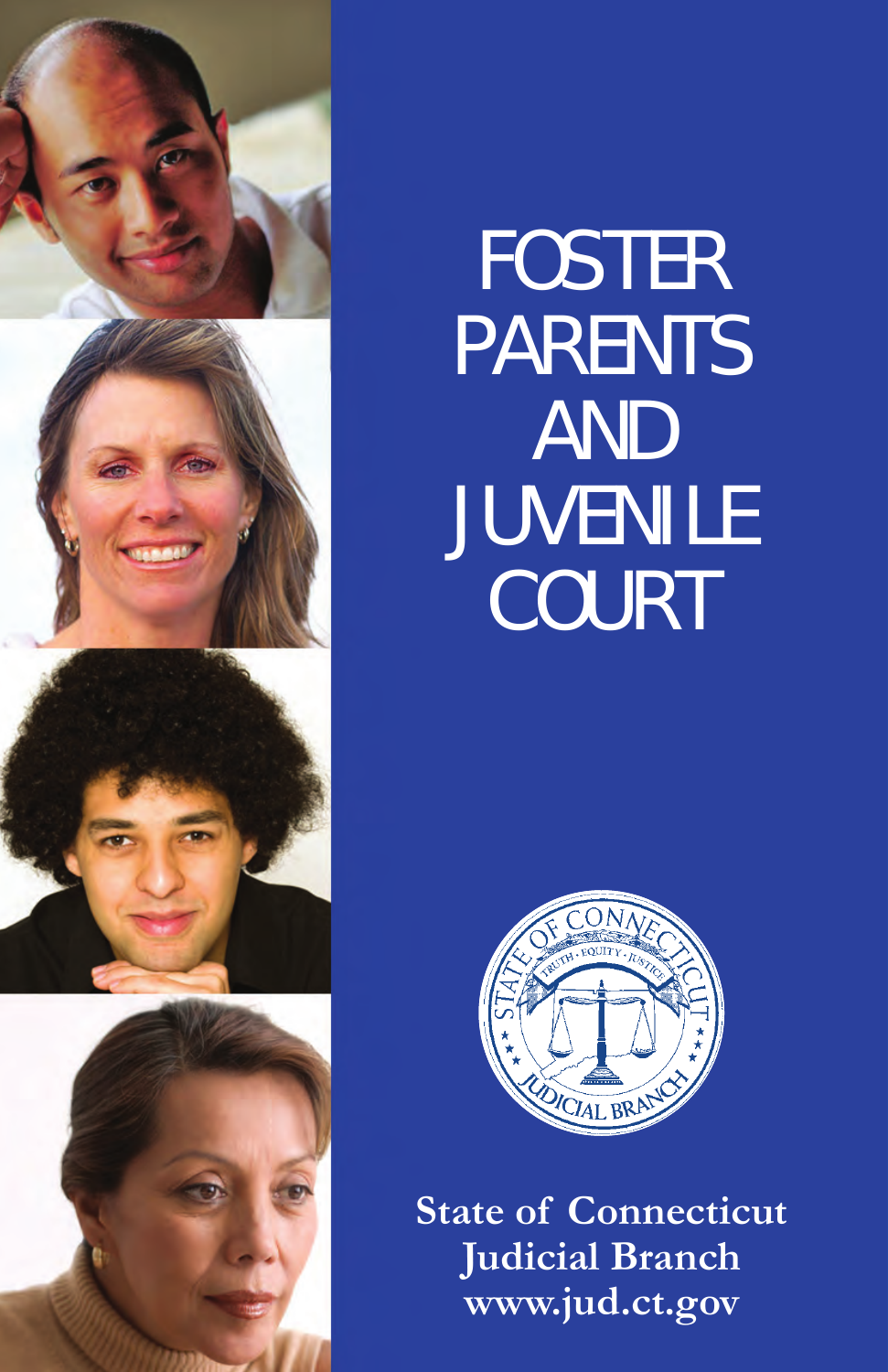This booklet includes information to assist you as a foster parent, when a child you are caring for has a case in the Juvenile Court. It describes your rights including the right to be heard in court proceedings regarding a child in your care, the role of the Judge, court personnel and attorneys, and the type of proceedings typically convened as a child's case progresses through the Juvenile Court.

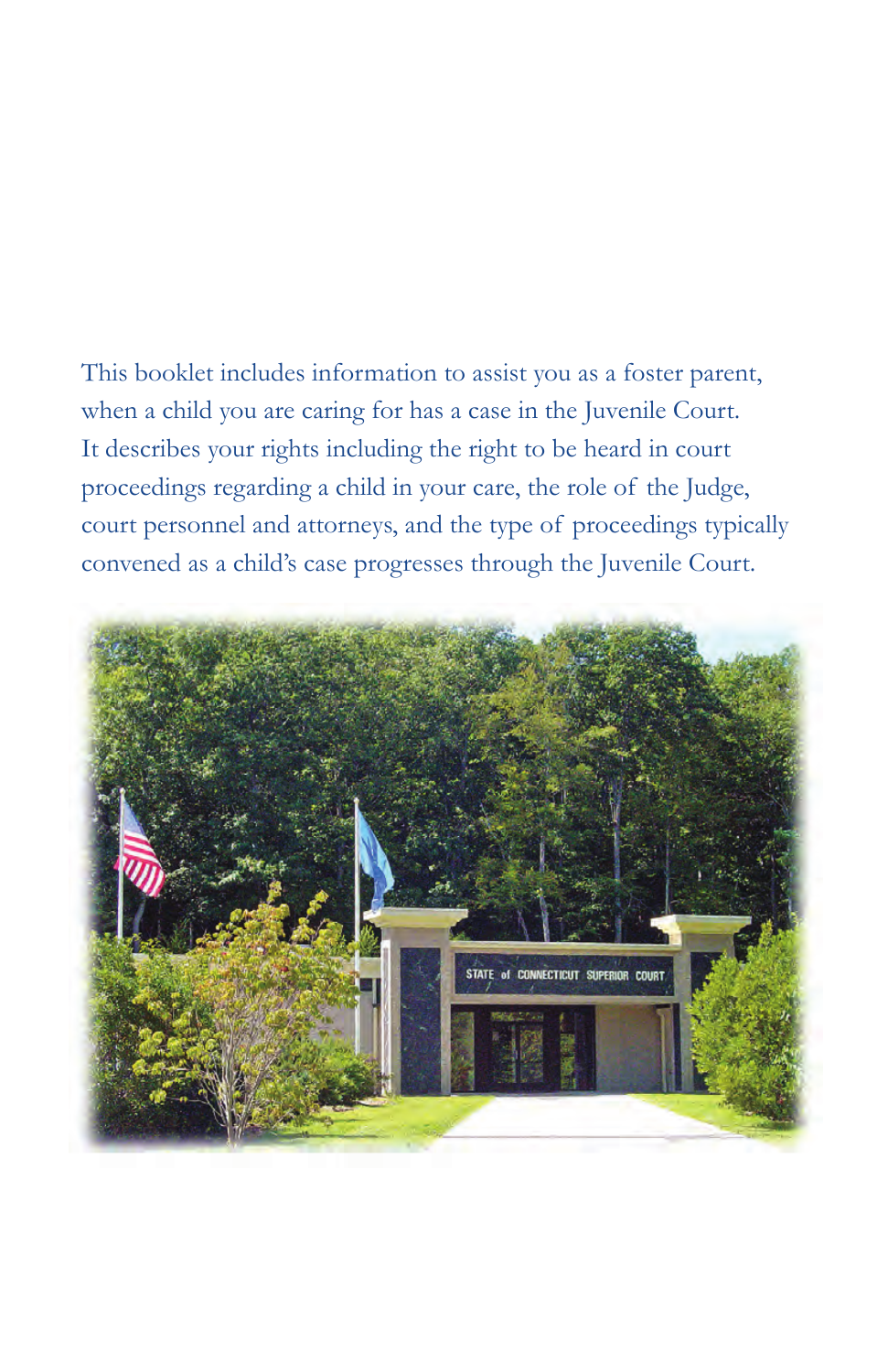#### **TABLE OF CONTENTS**

| <b>Foster Parent's Role in Court Proceedings </b> | $\overline{2}$ |
|---------------------------------------------------|----------------|
|                                                   |                |
| <b>So, How can Foster Parents</b>                 | 6              |
| <b>Roles and Responsibilities of People</b>       | 8              |
| What Types of Proceedings take Place?             | 10             |
|                                                   | 12             |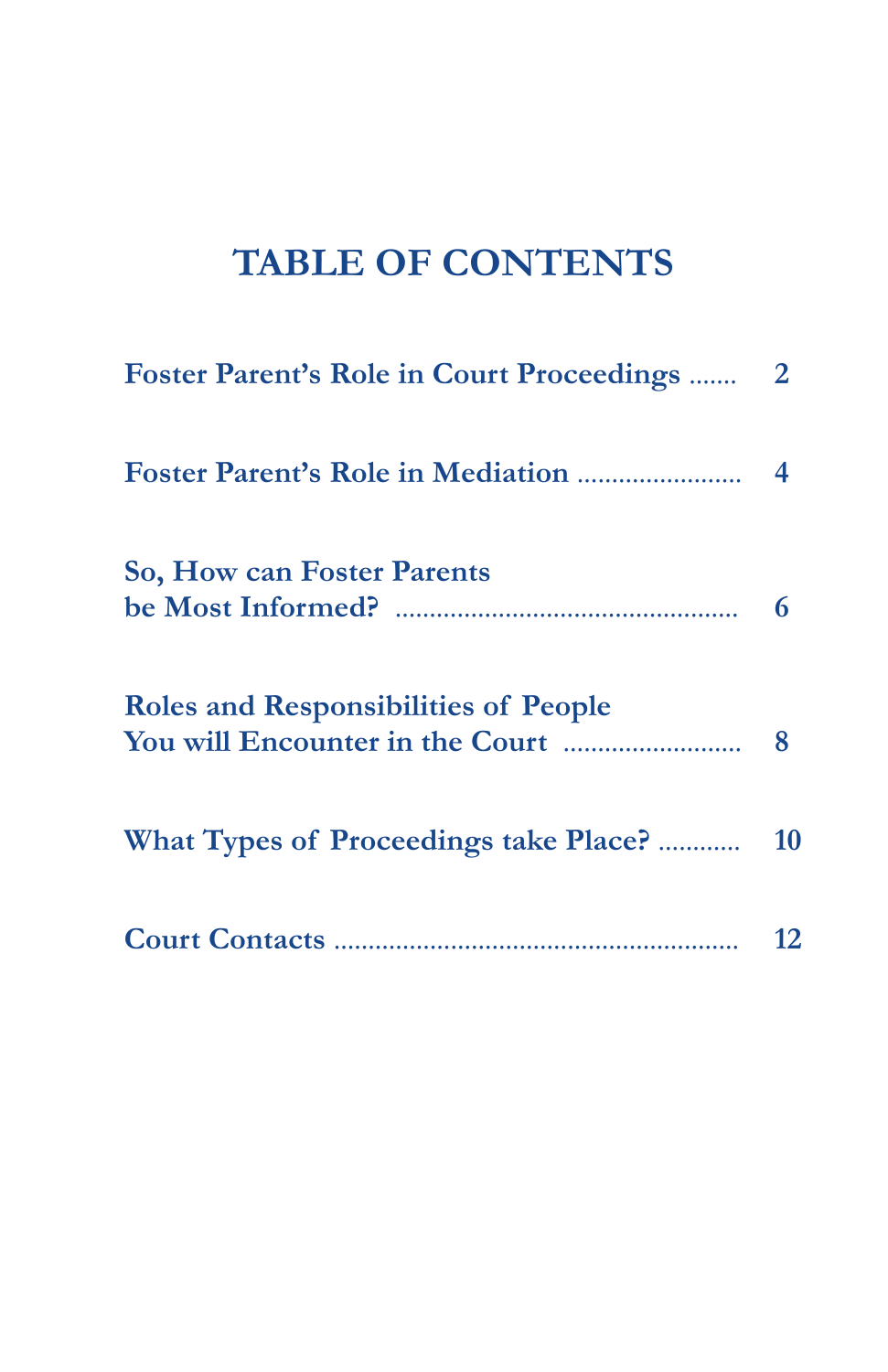# **Foster Parent's Role in Court Proceedings**

Under federal law, a foster parent shall be notified of and have a right to be heard at any proceeding held concerning a foster child living with such foster parent.

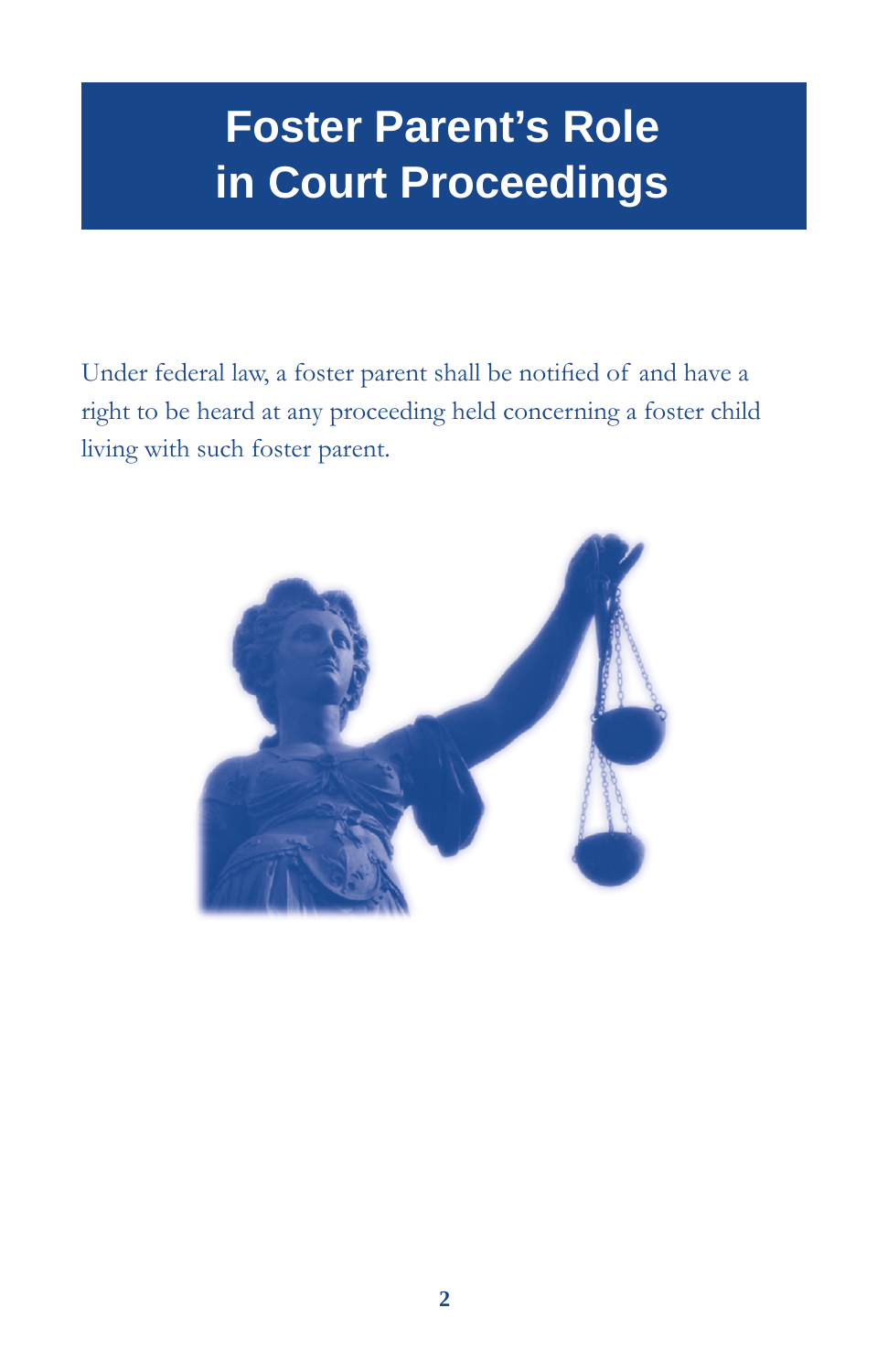#### **IN OTHER WORDS**

- 1 A foster parent will receive notice of the **date and time** of any court proceeding to be held about the child.
- 2 A foster parent has the **right to go to court and comment on** the child in their care.
- 3 If a foster parent is unable to go to court after getting a court notice, and if they do not have an attorney, the foster parent can **contact the child's attorney** or the **Department of Children and Families (DCF)** social worker to give their thoughts and ideas about the child.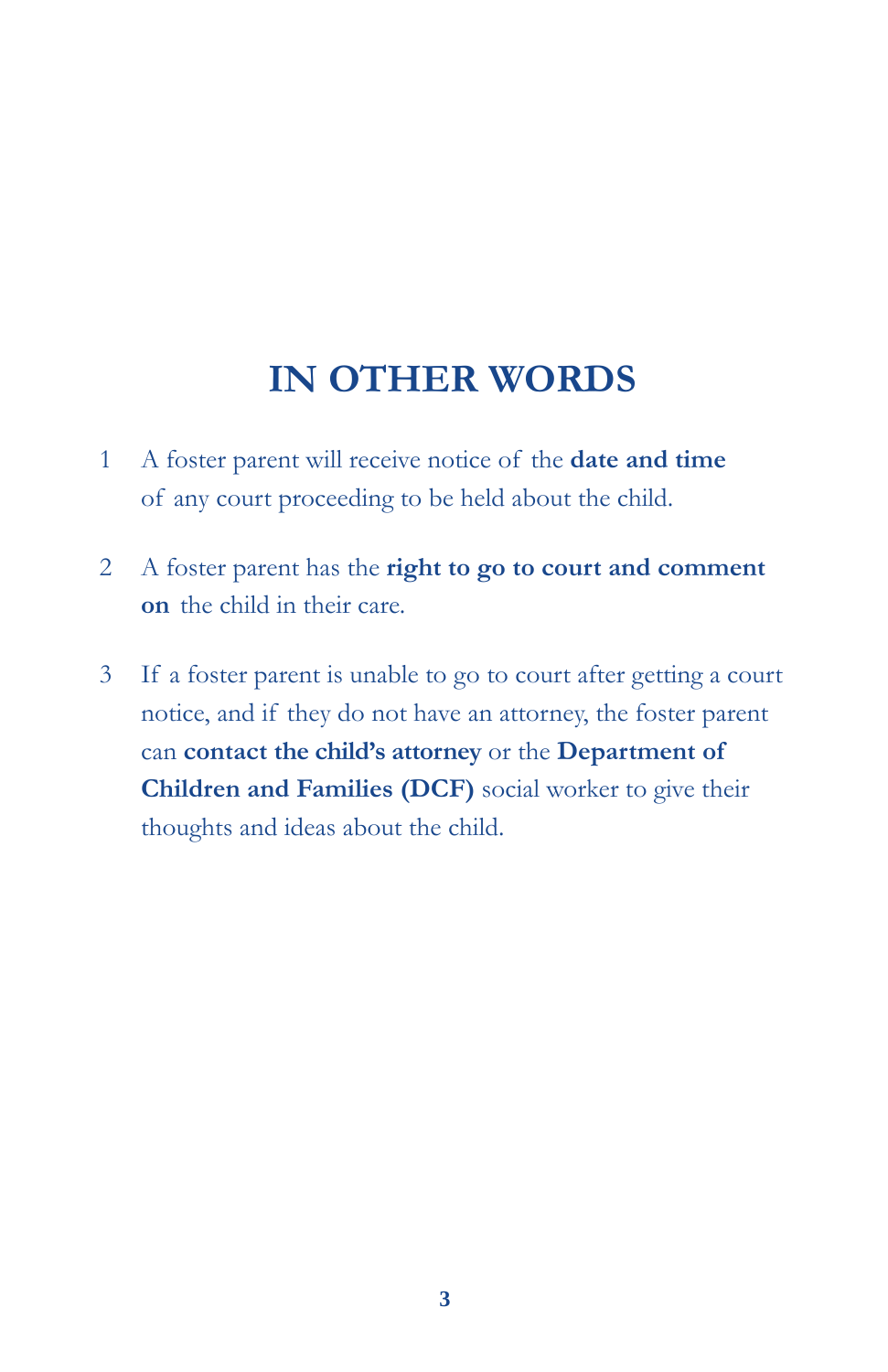## **Foster Parent's Role in Mediation**

As a foster parent you may also be invited to take part in **mediation.**  Mediation is where someone who doesn't take sides tries to help people on different sides come to an agreement. **The Child Protection Mediation Program** is voluntary. Parties in a case may ask that their case be sent to mediation instead of having a contested hearing or trial. You may be invited as a child's foster parent to take part in the mediation. The types of things which are often sent to mediation include visitation, open adoption and placement issues. Other participants in the mediation might include the child's biological parents and their attorneys, the child's attorney and guardian ad litem, the **DCF** social worker and supervisor and DCF's attorney, the Assistant Attorney General (AAG), and others who might have an interest in the child, such as therapists, parent aides, and other relatives.

A team of highly skilled mediators who are invited by the parties to assist them in the mediation run the mediation sessions.

Your taking part in mediation is completely voluntary. You do not have to do it. But, in mediation, foster parents often play an important role in resolving permanency issues on behalf of children. If the mediation session is to discuss the possibility of you entering an **open adoption agreement**, you may then be able to have an attorney provided to represent you through the **Connecticut Association of Foster and Adoptive Parents (CAFAP)**. The attorney can give you advice and go to the mediation with you.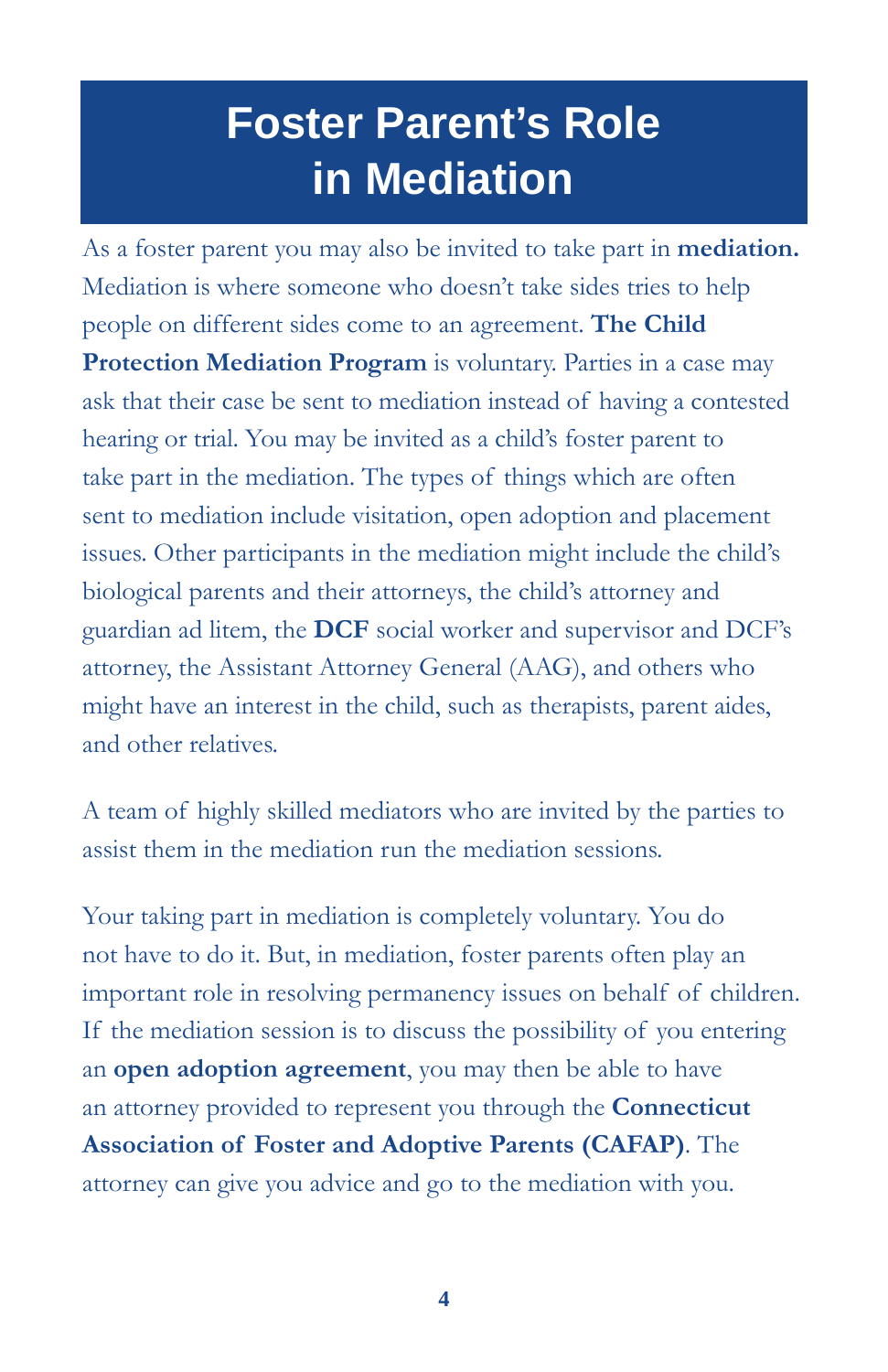Open adoption is when biological parents can have continued contact with their children after they have been adopted. Open adoption can be created by an informal agreement between the adoptive and biological parents or by a legal contract. Contact after adoption may take many forms including exchange of progress reports and/or photos of the child through a third party and visits with the child. The Judge cannot order an open adoption unless all parties entering into the adoption agree to it. More information about open adoption is available from the **DCF** social worker or from the **CAFAP** at (800) 861-8838 or at www.cafap.com

Anything said at the mediation is private and is held in the strictest confidence. If an agreement is reached at mediation, that agreement is given to the Judge for approval.

If the parties want to have you take part in the mediation, someone from the Clerk's Office, usually a Court Services Officer (CSO), or **DCF** social worker assigned to the case, will contact you, explain the process to you and invite you to attend. The mediation sessions are held at the court where the child's case is being handled.

If you have any questions about the court or a child in your care you should first contact the **DCF social worker** or supervisor. If you still have questions, contact your CAFAP contact person. To find the number for your contact person, you may contact **CAFAP** at (800) 861-8838 or at www.cafap.com

**5**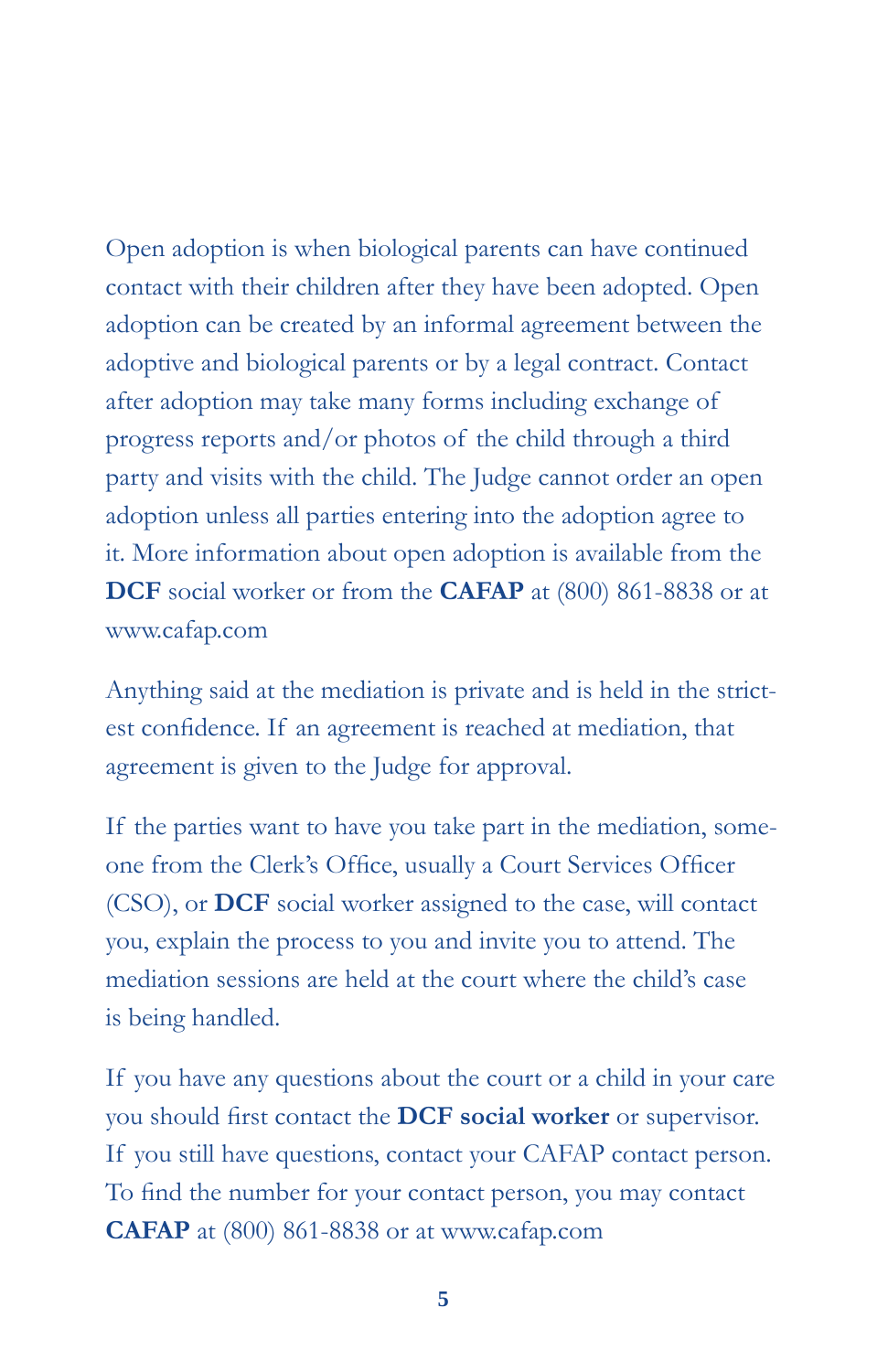## **So, How can Foster Parents be Most Informed?**

- 1. **Contact the DCF social worker** to get the information you are entitled to. If you have no success, contact the supervisor or Program Supervisor.
- 2. Contact **your CAFAP contact person**.
- 3. **Contact the child's attorney** and let him or her know you plan to go to court.
- 4. Contact the court **Clerk's Office**, tell them you are a foster parent and give your name, the child's name and date of birth. You can ask to **speak to the CSO** or any other staff member who may be able to help. They cannot give you information about your case. They may be able to give you general information, scheduling information, or referrals.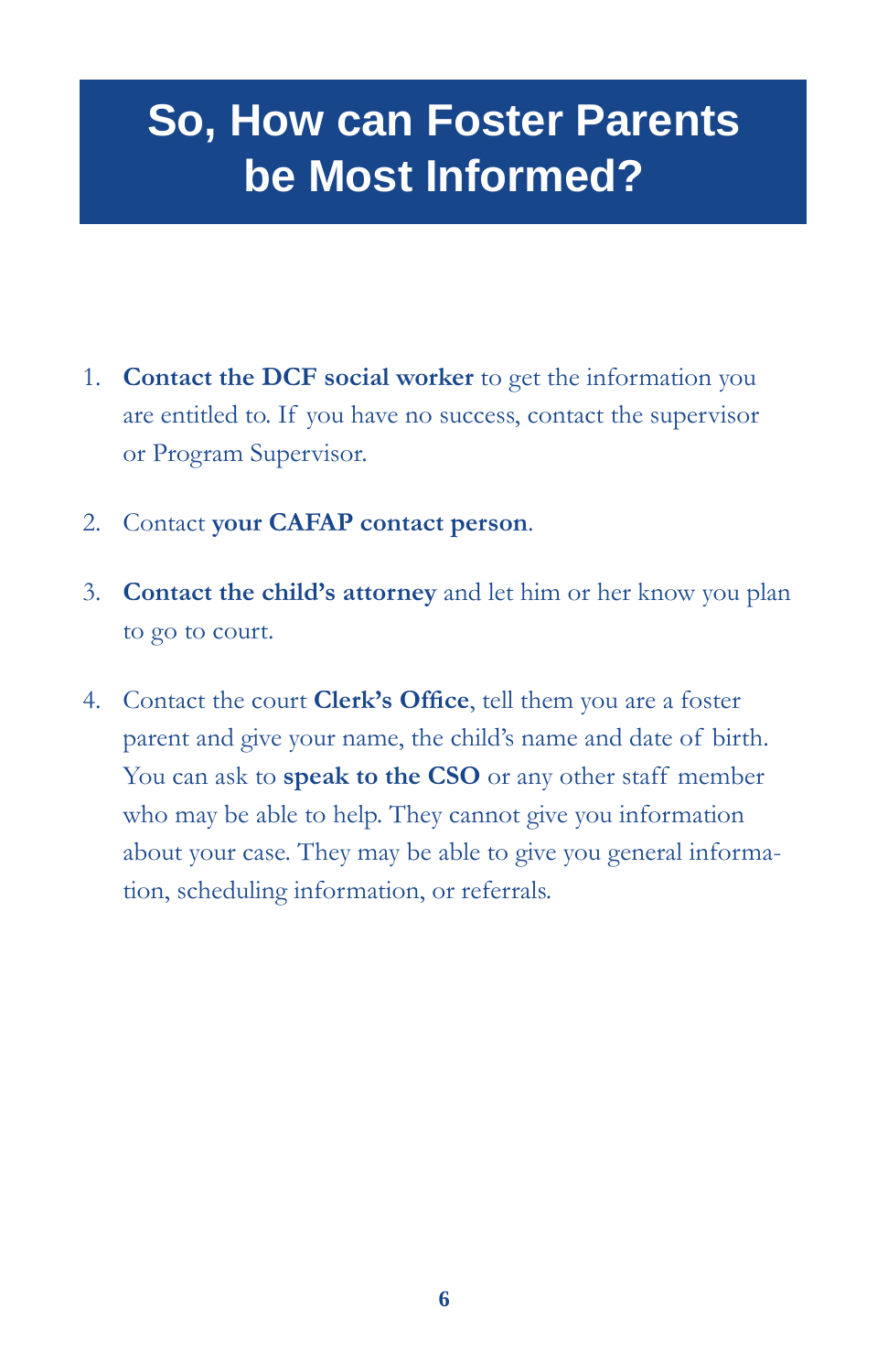- 5. **Go to court** on the date in the notice you received. Go to the Clerk's Office reception area, tell them who you are, and tell them the specific proceeding you are there for and that you want to be heard. Be sure to ask that the Judicial Marshal and CSO be notified.
- 6. When you are before the Judge, be ready to talk about things such as how the child is doing at home, in school, with visits with parents and any special services that are provided to the child.
- 7. **Remember** that there will be **other people who will be in court**. For example, the child's parents will probably be in the courtroom and have an attorney.
- 8. If you are invited, go to the mediation session and take part in what is being said.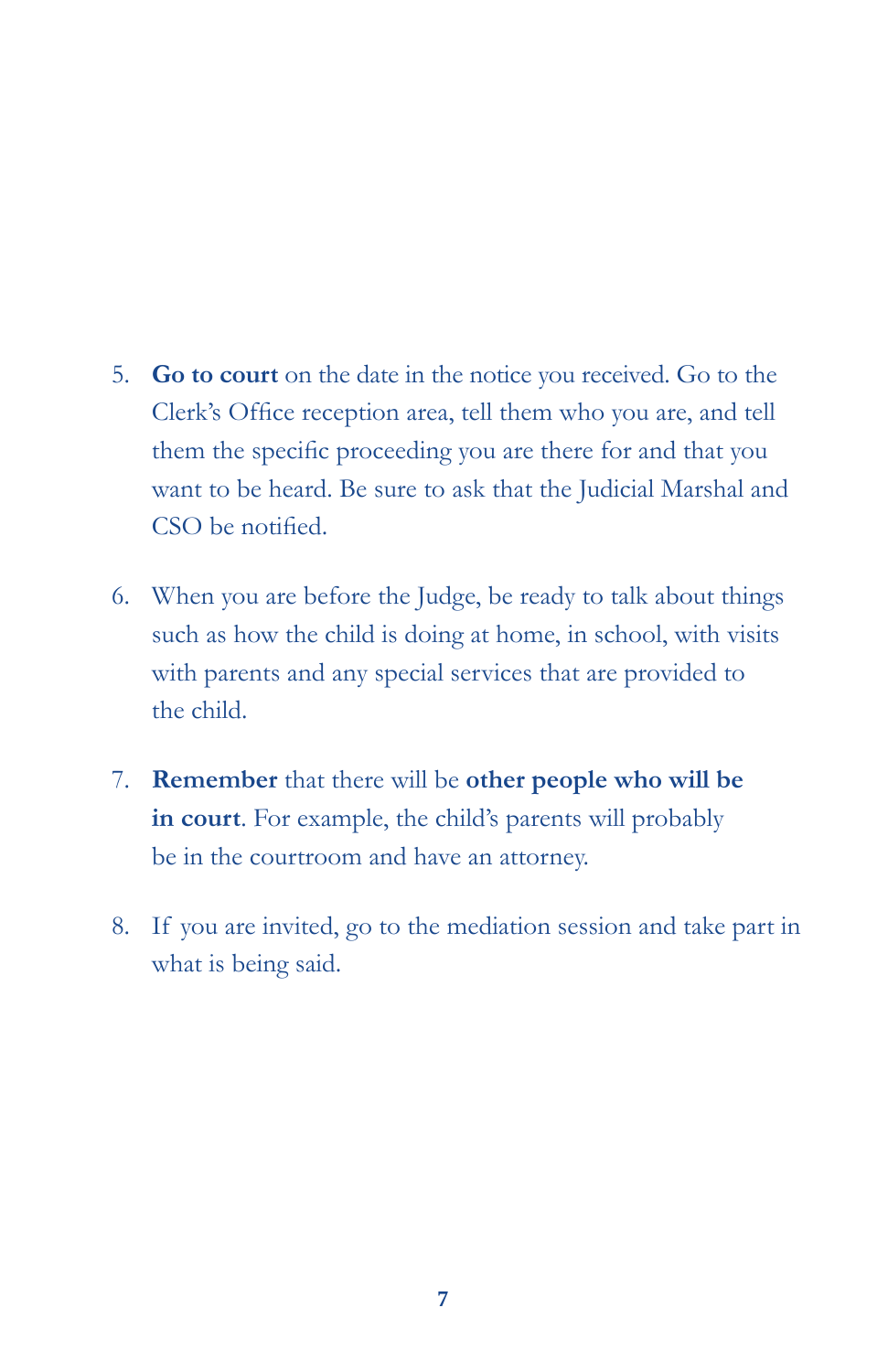#### **Roles and Responsibilities of People You will See in the Court**

JUDGE: **The Judge** gets information from all of the parties and their attorneys by hearing testimony and reading written materials, including DCF reports, about the child's situation. **The Judge makes decisions, findings and rulings** according to law.

CLERK'S OFFICE: Each Juvenile Court has a Clerk's Office. The **Clerk's Office is responsible for case processing** and for keeping official court records. There are a number of people who work in the Clerk's Office. The **Deputy Chief Clerk for Juvenile Matters** is in charge of the office. Other staff includes the CSO, **Deputy Juvenile Matters Clerk, Courtroom Clerk** and various administrative/clerical staff. If you contact the Clerk's Office you may speak to the Deputy Chief Clerk or one of the other staff. In the courtroom, there will be a Courtroom Clerk who is responsible for assisting the Judge in the courtroom and will produce written documents related to each court hearing, including scheduling continuances and future hearings.

The **Court Services Officer (CSO): assists the court and the parties** by providing case management, and schedules and **runs or mediates** conferences held at different stages in a case.

#### ATTORNEYS:

**Child's Attorney**: **Each child is appointed an attorney, who is also likely to serve as the child's guardian ad litem**, no matter the child's age or how long the child has been in foster care. If the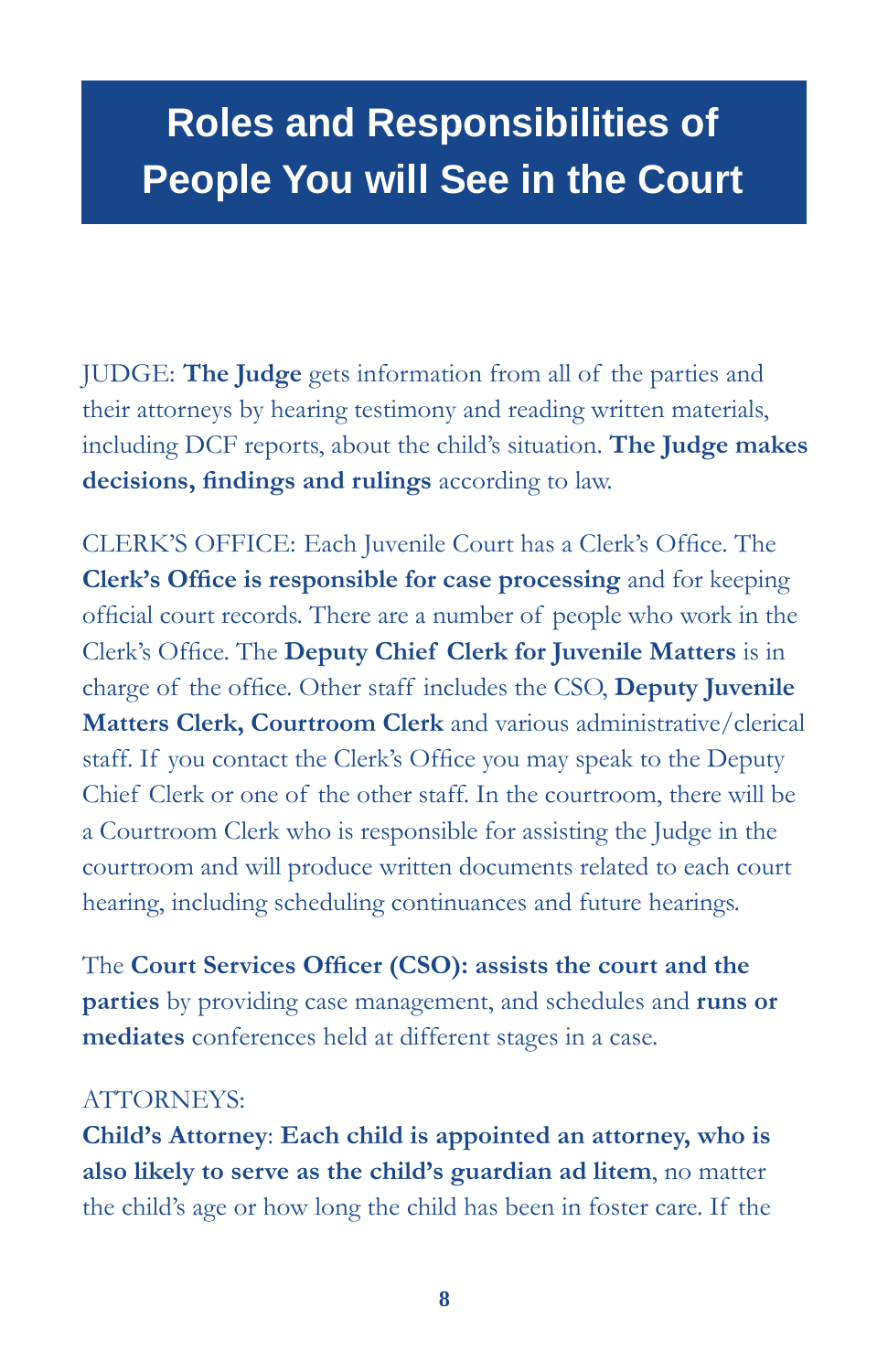child is adopted, if there is a transfer of guardianship or if the child returns home, the case is then closed and the attorney's involvement usually ends. **The child's attorney** is required by Connecticut law to see the child and **report the child's wishes to the court**.

To find the name of your foster child's attorney, **contact the DCF social worker** or supervisor or your CAFAP liaison. If you still can't get the information, you can call the court. Be sure to say that you are a foster parent and give your name, the child's name and date of birth. The clerk's office can then give you the name of the child's attorney.

**Guardian ad Litem** (GAL): If there is an identified conflict between what the child's wishes are and what may be in the child's best interest, the Judge may appoint a person as GAL to speak in court as to the **best interests of the child**. In Connecticut, the GAL is not required to be an attorney.

**Parent's Attorney**: **Parents** can have **an attorney represent them in their case**. If the parent cannot pay for an attorney, the court will arrange for an attorney paid by the state through the Chief Child Protection Attorney. The parent's attorney **represents the parent's legal rights and interests in the case**.

**Assistant Attorney General** (AAG): The AAG is the attorney who represents the DCF in Juvenile Court cases. The **AAG will talk for the DCF social worker** in court hearings and conferences.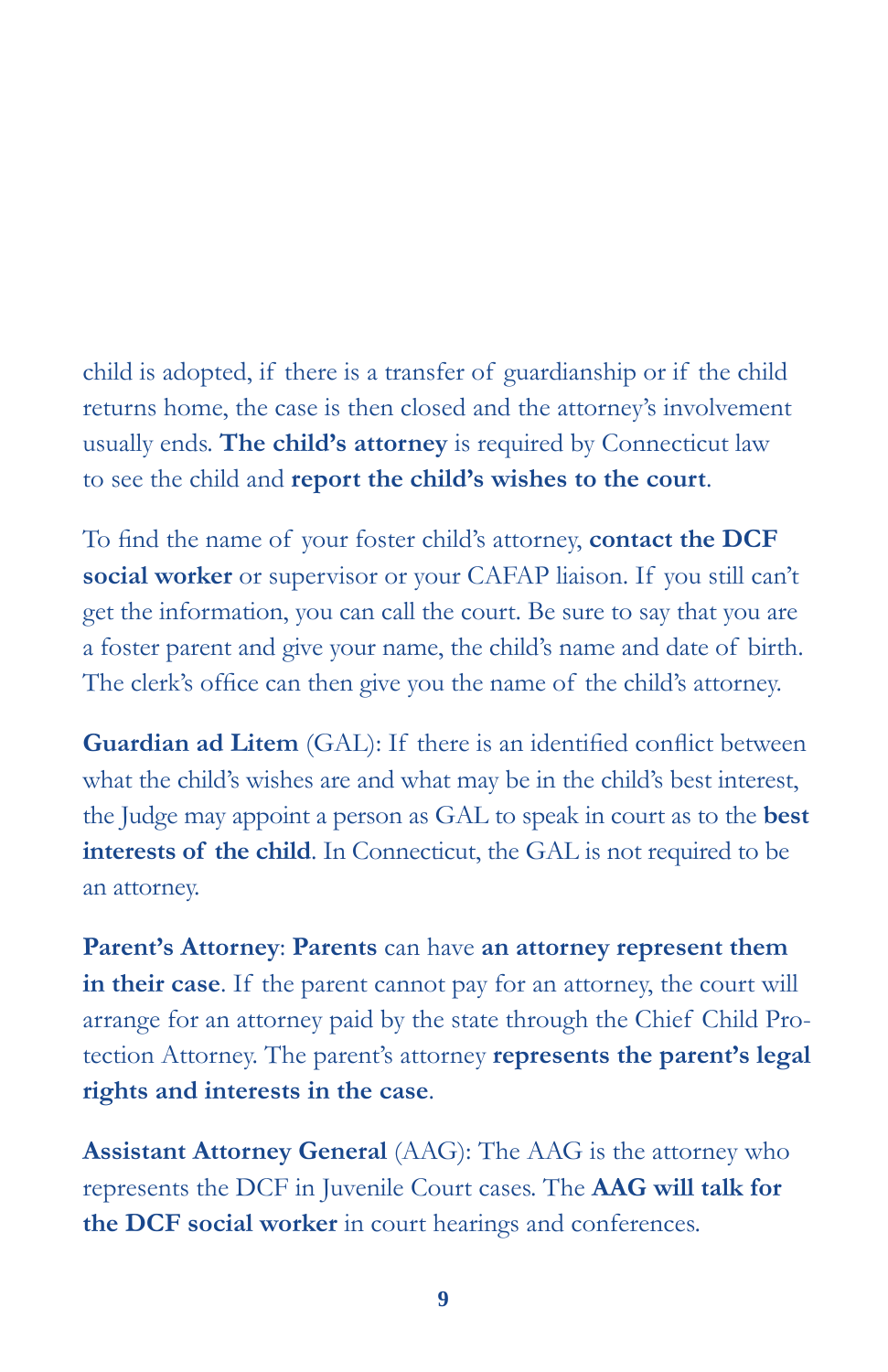#### **What Happens in Court?**

ORDER OF TEMPORARY CUSTODY (OTC) PRELIMINARY HEARING: Children are sometimes removed from their parents' care because DCF has asked for and been given an **Ex-parte (without a hearing) OTC**. A first hearing must be held **not later than 10 days** after a Judge grants such an order. A **case management conference** is held, usually by the CSO, on the day of the first hearing. At the case management conference the attorneys, and, if appropriate, their clients, the AAG and the DCF social worker will talk about the facts of the case. Their goal is to talk about possible settlement options and to set court case management dates. If no agreement is reached at the conference, a contested hearing is held before the Judge. The contested hearing can take place either that day or not later than 10 days after the preliminary hearing. At this hearing the Judge hears the evidence about why a child should remain in the temporary custody of DCF while the child protection case is resolved.

PLEA HEARING: At this hearing the **parents are told of their rights and may deny or admit the facts on the petition** against them. If an OTC has been granted, the plea is usually entered on the day of the OTC preliminary hearing.

ADJUDICATION: In this phase of a case, the Judge will decide if **the facts presented in the petition** against the parent(s) are true. The Judge makes findings related to the case and decides if the child has been neglected and/or abused.

DISPOSITION: At this hearing the Judge may hear testimony and read reports and evaluations. The Judge will decide what course of action will be best for the child. The **decision may include commit-**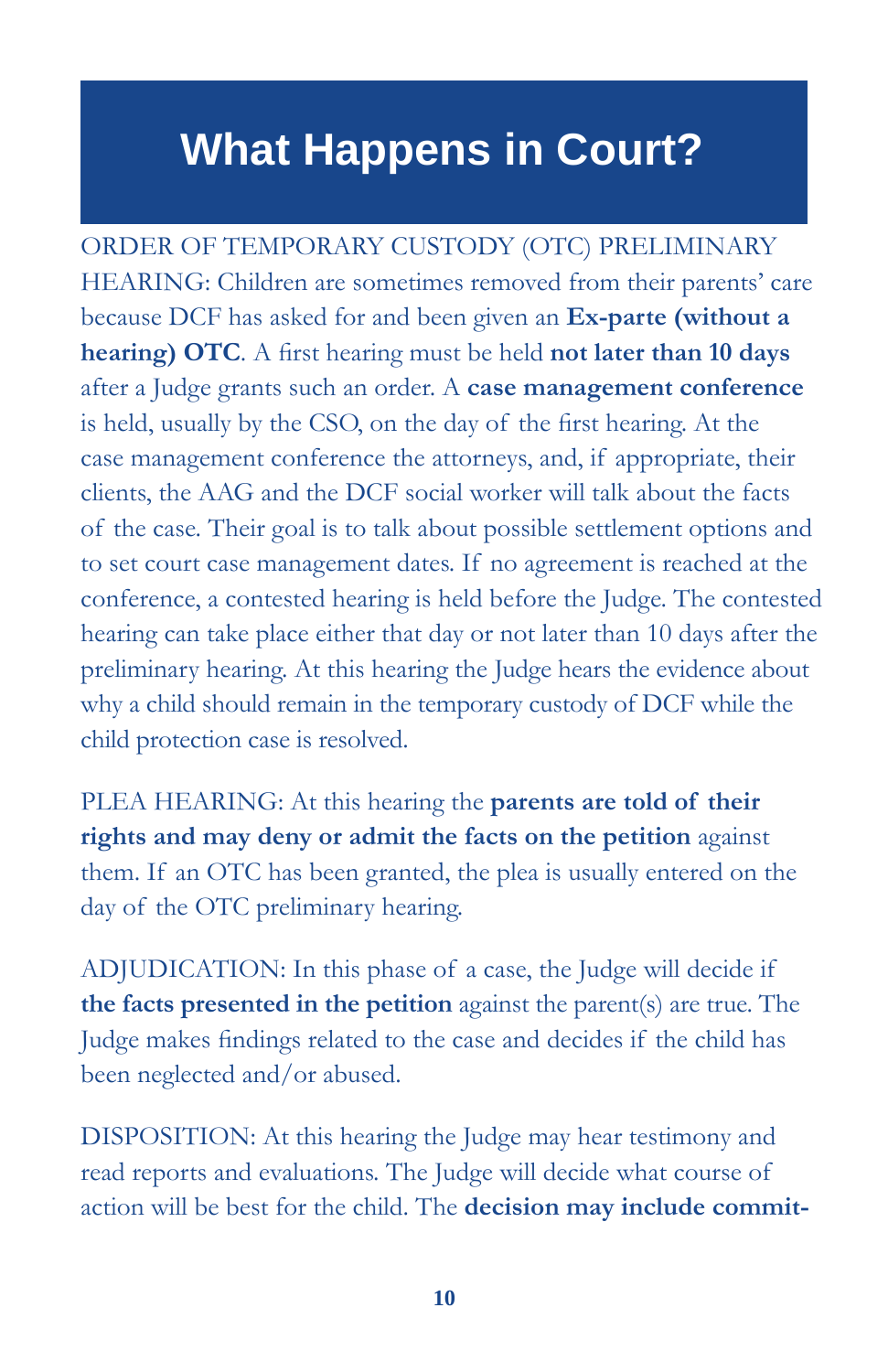**ment to DCF, with DCF becoming the child's legal guardian**  and placement in the home of a foster parent or relative. The Judge will **order specific steps** that serve as a road map for parents and DCF to resolve the issues which brought the case into court. Usually, the **specific steps** include **visitation and services**, such as parenting classes, therapy or substance abuse treatment.

PERMANENCY REVIEW HEARINGS: A Permanency Review hearing must be held **12 months after the child has entered care**. At this hearing, the Judge reviews DCF's proposed permanency plan for the child, including placement. The Judge will also get information about the parent(s) progress with regard to the plan. The Judge **makes findings and rules on whether there have been "reasonable efforts" to achieve a permanency plan**.

REVOCATION HEARING: A revocation hearing takes place when either DCF or a party to the case believes that the child's stay in DCF care should end. At the hearing the **Judge decides if the current placement of the child can be changed**. This may include returning the child to the parent(s) or transferring care and custody to a relative.

MOTIONS: Motions are filed and scheduled for a hearing when a **request is made by a party asking the Judge to hold a hearing on a particular matter**. This might include hearings about requests for evaluations or some type of relief that cannot be obtained through an administrative process at DCF.

CHILD PROTECTION MEDIATION: Mediation is a form of alternative dispute resolution. The court-connected program is voluntary and confidential. Mediators who are neutral and impartial are available to assist the participants in a mediation session.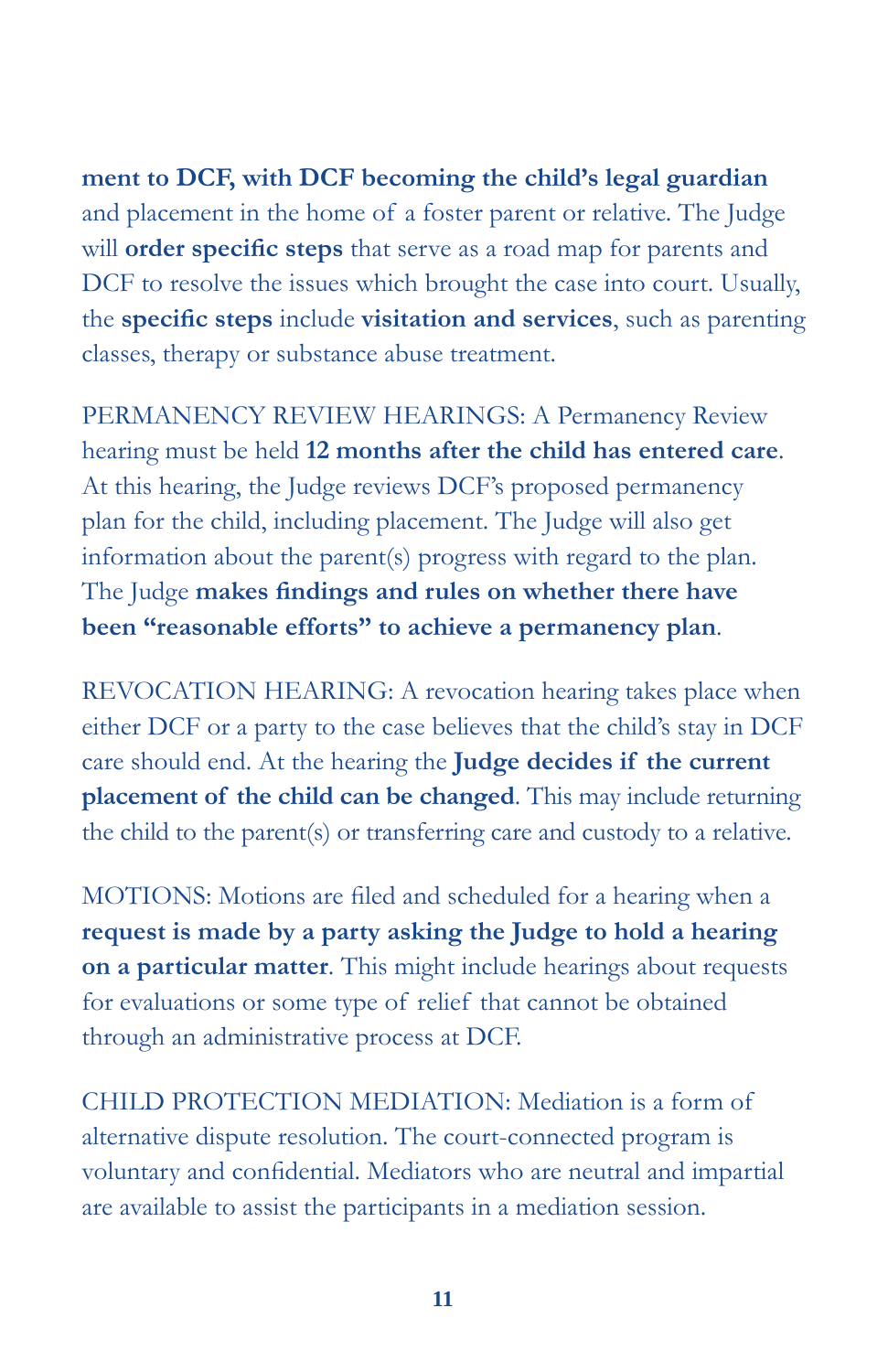## **Court Contacts**

#### **Clerk's Offices**

General Information and court addresses and directions are available on the Judicial Branch web site at: **www.jud.ct.gov**

| <b>Bridgeport Juvenile Matters</b>                                                                 |                | Clerk's Office (203) 579-6544 |
|----------------------------------------------------------------------------------------------------|----------------|-------------------------------|
| <b>Danbury Juvenile Matters</b><br><b>Child Protection Session at Danbury</b>                      |                | Clerk's Office (203) 797-4407 |
|                                                                                                    |                | Clerk's Office (203) 797-4407 |
| <b>Hartford Juvenile Matters</b>                                                                   |                | Clerk's Office (860) 244-7900 |
| <b>Middletown Juvenile Matters</b> Clerk's Office<br><b>Child Protection Session at Middletown</b> |                | $(860)$ 344-2986              |
|                                                                                                    | Clerk's Office | $(860)$ 343-6456              |
| <b>New Britain Juvenile Matters</b>                                                                |                | Clerk's Office (860) 515-5165 |
| <b>New Haven Juvenile Matters</b>                                                                  |                | Clerk's Office (203) 786-0337 |
| <b>Rockville Juvenile Matters</b>                                                                  |                | Clerk's Office (860) 872-7143 |
| <b>Stamford Juvenile Matters</b>                                                                   |                | Clerk's Office (203) 965-5708 |
| <b>Torrington Juvenile Matters</b>                                                                 |                | Clerk's Office (860) 489-0201 |
| <b>Waterbury Juvenile Matters</b>                                                                  |                | Clerk's Office (203) 596-4202 |
| <b>Waterford Juvenile Matters</b>                                                                  |                | Clerk's Office (860) 440-5880 |
| <b>Willimantic Juvenile Matters</b><br><b>Child Protection Session at Willimantic</b>              | Clerk's Office | $(860)$ 456-5700              |
|                                                                                                    | Clerk's Office | $(860)$ 456-5700              |